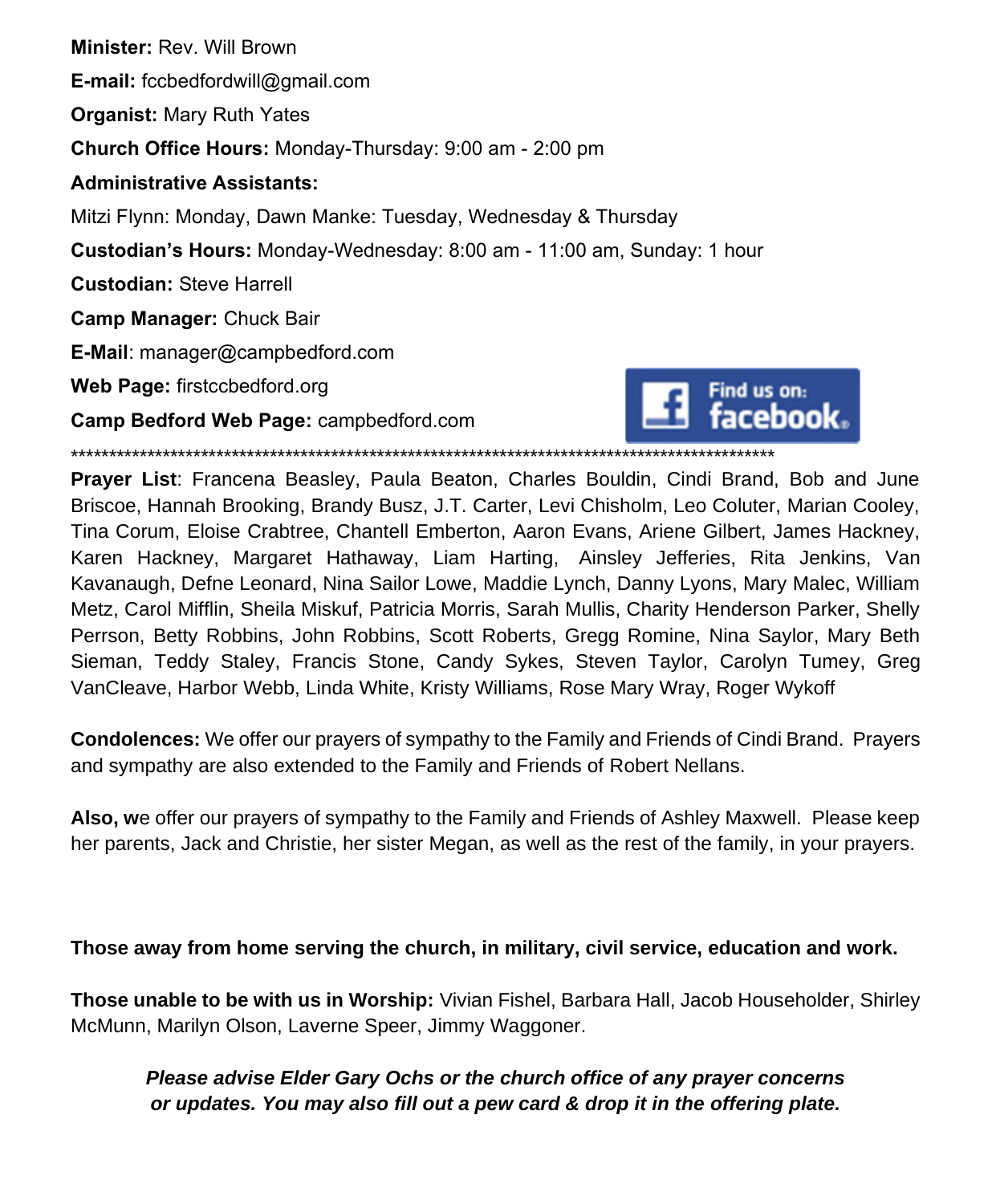

First Christian Church (Disciples of Christ)

1101  $15^{th}$  Street [www.firstccbedford.org](http://www.firstccbedford.org/) 812-275-4497 Bedford, IN 47421 office@firstccbedford.org Reaching Outward to Connect People with God's Abundance



April 10, 2022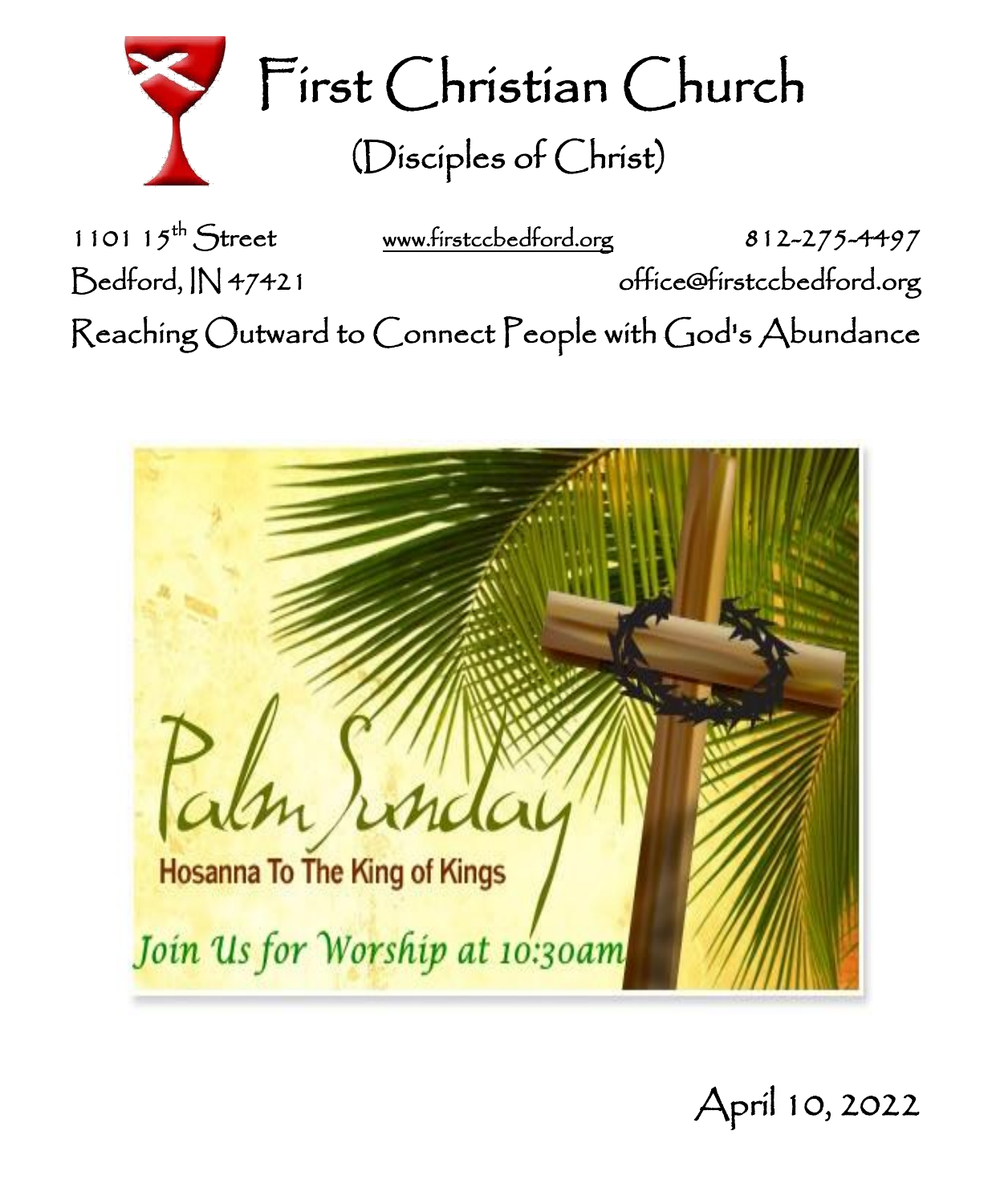#### **April 10, 2022 SERVICE OF WORSHIP 10:30 am**

*Please complete the cream-colored card located in the back of each pew and place it in the offering plate. Help us by filling out the card as completely as you can. You may also use the card to inform the office of any prayer requests, joys, concerns, upcoming events, changes, etc. Turn off cell phones as they may interfere with the live stream. Thank you.*

|                                         | *Please Stand (as you are able)                                                                                                                                                                                                                                                   |                              |                            |  |
|-----------------------------------------|-----------------------------------------------------------------------------------------------------------------------------------------------------------------------------------------------------------------------------------------------------------------------------------|------------------------------|----------------------------|--|
| <b>Prelude</b>                          |                                                                                                                                                                                                                                                                                   | Hosanna - Jaromir Weinberger |                            |  |
|                                         | <b>Welcome and Announcements</b>                                                                                                                                                                                                                                                  | Rev. Will Brown              |                            |  |
| <b>Introit</b>                          |                                                                                                                                                                                                                                                                                   | Festival Hosanna - Price     |                            |  |
|                                         | <i><b>*Call to Worship</b></i>                                                                                                                                                                                                                                                    | John 12:12-13                | Rev. Will                  |  |
| All:                                    | Leader: The next day the great crowd that had come to the festival heard that<br>Jesus was coming to Jerusalem. So they took branches of palm trees<br>and went out to meet him, shouting<br>'Hosanna! Blessed is the one who comes in the name of the<br>Lordthe King of Israel' |                              |                            |  |
|                                         | *Opening Hymn                                                                                                                                                                                                                                                                     | All Glory, Laud, and Honor   | #192                       |  |
| <b>Children's Moment</b>                |                                                                                                                                                                                                                                                                                   |                              | <b>Susan Maxwell Lewis</b> |  |
| <b>A Time of Prayer</b>                 |                                                                                                                                                                                                                                                                                   |                              | Rev. Will                  |  |
| <b>Prayer Hymn</b>                      |                                                                                                                                                                                                                                                                                   | Go to Dark Gethsemane        | #196 $(1, 2 \& 4)$         |  |
| Lenten Prayer of Confession (In unison) |                                                                                                                                                                                                                                                                                   |                              | On Screen                  |  |
| <b>Assurance of Pardon</b>              |                                                                                                                                                                                                                                                                                   |                              | Rev. Will                  |  |
|                                         | <b>Pastoral Prayer</b>                                                                                                                                                                                                                                                            |                              |                            |  |
|                                         | <b>Lord's Prayer</b>                                                                                                                                                                                                                                                              |                              | All                        |  |

**Our Father, who art in heaven, hallowed be thy name. Thy kingdom come. Thy will be done on earth as it is in heaven. Give us this day our daily bread and forgive us our sins as we forgive those who have sinned against us. And lead us not into temptation but deliver us from evil. For thine is the kingdom, the power and the glory forever. Amen.**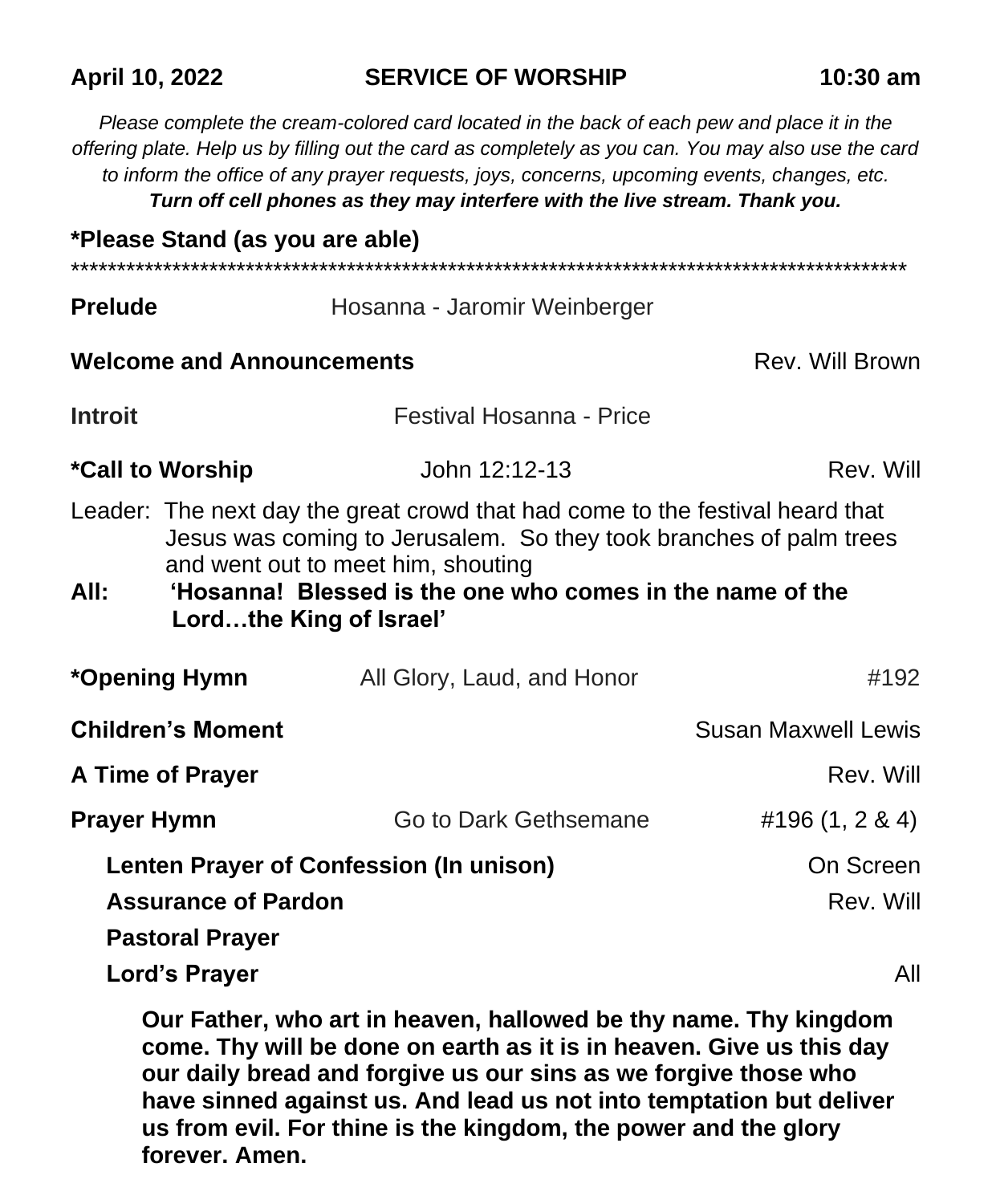|                                                                                                                                                                                           | <b>Passing of the Peace</b> Pastor: Peace be with you <b>All: And also with you</b> |                      |  |  |  |
|-------------------------------------------------------------------------------------------------------------------------------------------------------------------------------------------|-------------------------------------------------------------------------------------|----------------------|--|--|--|
| Anthem                                                                                                                                                                                    | Hosanna in the Highest!<br>Price/Besig                                              | <b>Chancel Choir</b> |  |  |  |
| <b>Intro to Scripture</b>                                                                                                                                                                 |                                                                                     | Rev. Will            |  |  |  |
| <b>Scripture</b>                                                                                                                                                                          | Luke 19:28-40<br><b>New Revised Standard Version</b>                                | Elder                |  |  |  |
| <b>Proclamation</b>                                                                                                                                                                       | Two Kinds of Kings                                                                  | Rev. Will            |  |  |  |
| *Hymn of Discipleship                                                                                                                                                                     | Tell Me The Stories of Jesus                                                        | #190                 |  |  |  |
| *Invitation to Giving<br>Elder                                                                                                                                                            |                                                                                     |                      |  |  |  |
| *Doxology<br>All<br>Praise God from whom all blessings flow;<br>Praise him, all creatures here below;<br>Praise him above, ye heavenly host:<br>Praise Father, Son, and Holy Ghost. Amen. |                                                                                     |                      |  |  |  |
| <b>*Prayer of Dedication</b>                                                                                                                                                              |                                                                                     | Elder                |  |  |  |
| <b>Invitation to Christ's Table</b>                                                                                                                                                       | Elder                                                                               |                      |  |  |  |
| <b>Prayer for the Bread and Cup</b>                                                                                                                                                       |                                                                                     |                      |  |  |  |
| <b>Communion Music</b>                                                                                                                                                                    | Here Savior, We Would Come - Albrecht                                               |                      |  |  |  |
| <b>Words of Institution</b>                                                                                                                                                               |                                                                                     | Rev. Will            |  |  |  |
| <b>Taking of the Bread and Cup Together</b>                                                                                                                                               |                                                                                     |                      |  |  |  |
| *Closing Hymn                                                                                                                                                                             | Ride On, Ride On In Majesty!                                                        | #191 (1, 2 & 4)      |  |  |  |
| *Blessings and Benediction<br>Rev. Will                                                                                                                                                   |                                                                                     |                      |  |  |  |
| *Postlude                                                                                                                                                                                 | Here, O Israel - Weinberger                                                         |                      |  |  |  |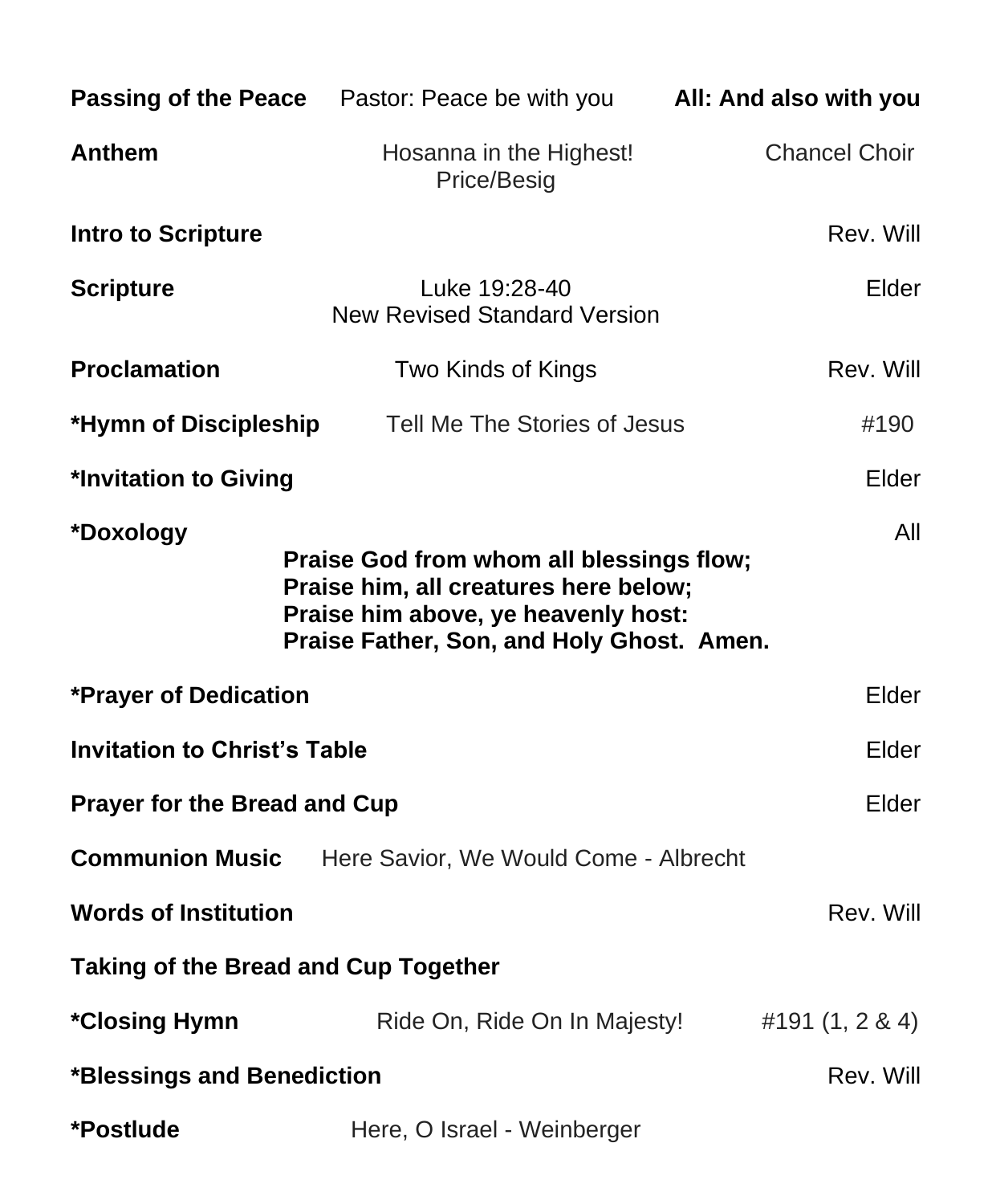### **SERVING SCHEDULE: April**

Elder: **Susan Maxwell Lewis** 

**Greeters** 15th St Helen Merchant **K St** Pat Merchant **Canopy Thomas Wilkerson** 

> Steward: **Suzanne Coleman**



**NOTES:**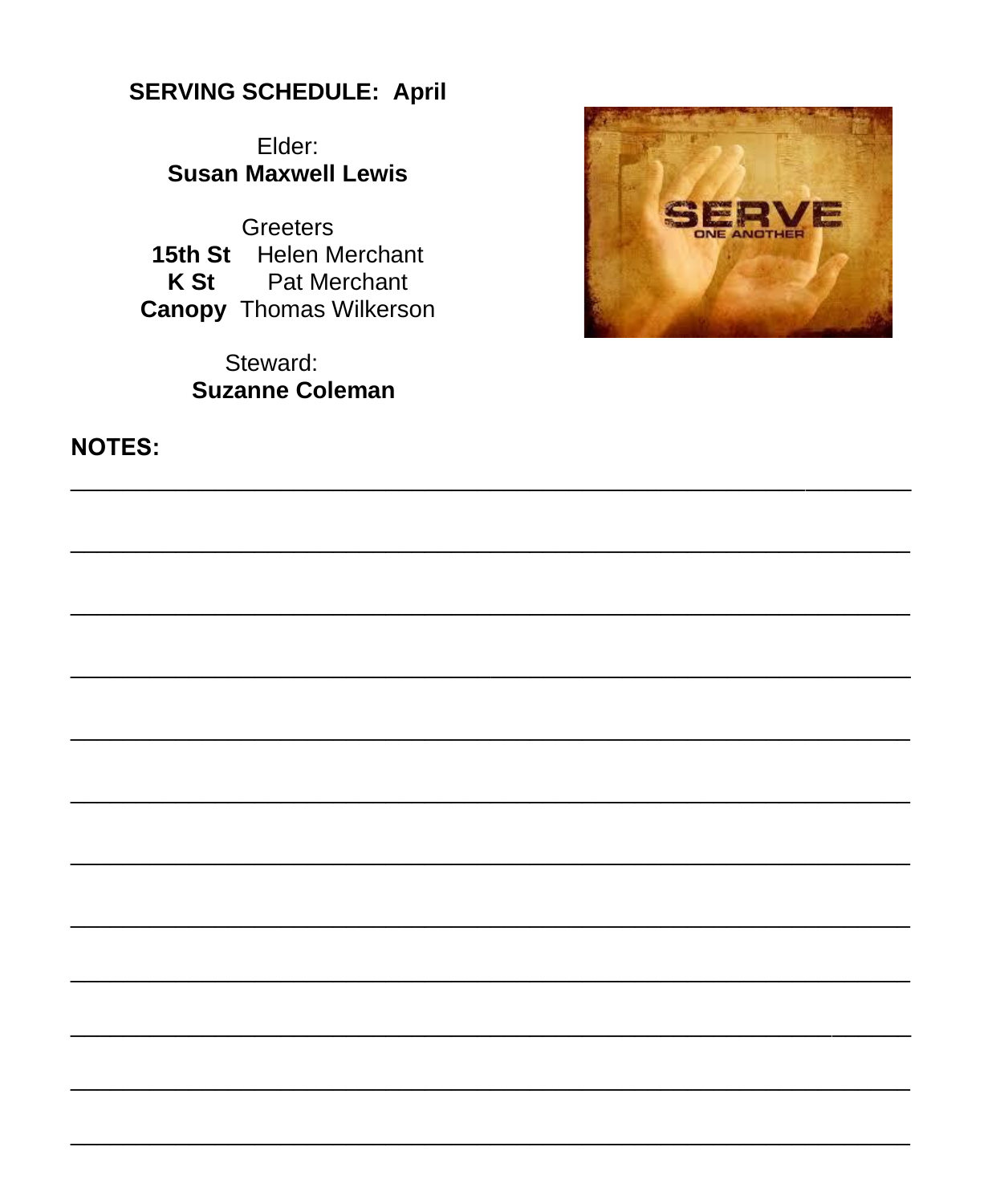**Anthem** Hosanna in the Highest! Price/Besig

He rides in quiet dignity while children lead the way. With honor and humility, he comes to us this day.

He rides in majesty. Come see him as he passes by; And praises sing to Christ, our King. Let joyful voices echo on high.

> Hosanna in the highest! Hosanna to the King! Be joyful! Come join the celebration!

With gladness, let songs and praises ring! Hosanna in the highest! Hosanna to the King! Come sing Hosanna.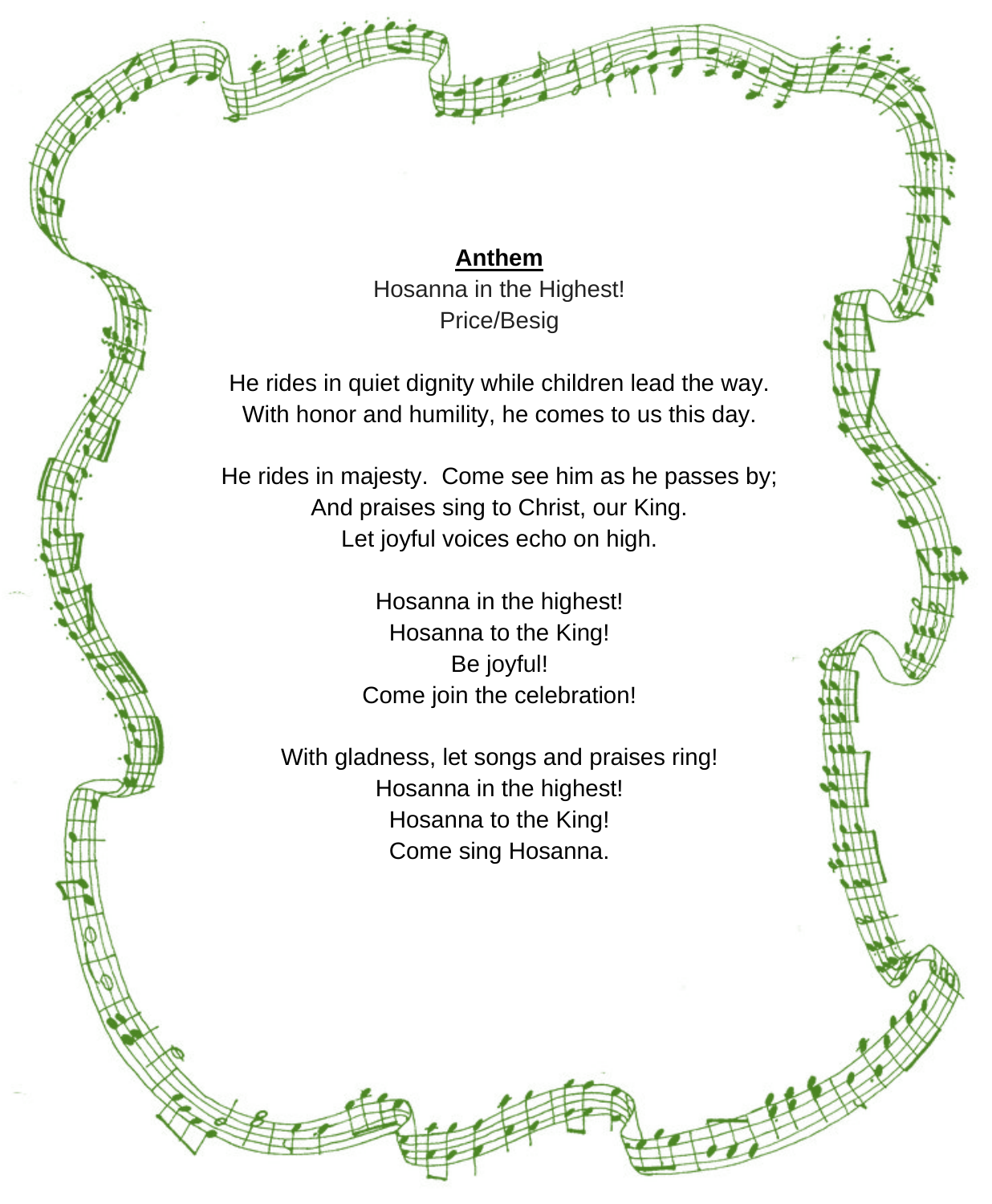

The Board of Directors Meeting will be on **Tuesday, April 19.**  It will start at **5:30 pm** in the Fellowship Hall. The meeting is open to anyone in the congregation.



**Easter Egg Hunt Camp Bedford Saturday, April 16 1:00 pm**

Please plan to be at the Easter Egg Hunt! We will have snacks, treats, crafts and great fellowship.

It would be great to help the Easter Bunny and donate some filled eggs for the Easter Egg Hunt! There will be green tubs in the hallway to put the eggs in. Thank you!



### **Disciples Women's Fellowship Monday, April 11, starting at 7:00 p.m.** We will gather in the Parlor for a devotional led by Treva Olson. Then it's off to the Fellowship Hall to enjoy some light refreshments prepared by Mary Ruth Yates, Cathy Allman & Helen Merchant. All women are invited to enjoy this wonderful time of fellowship.



We are collecting **FEED MY SHEEP for L.I.F.E. Pantry during the month of April.** 

All packages can be placed in the baskets located in the foyer.

*Any food or items you wish to donate are welcome any month.*